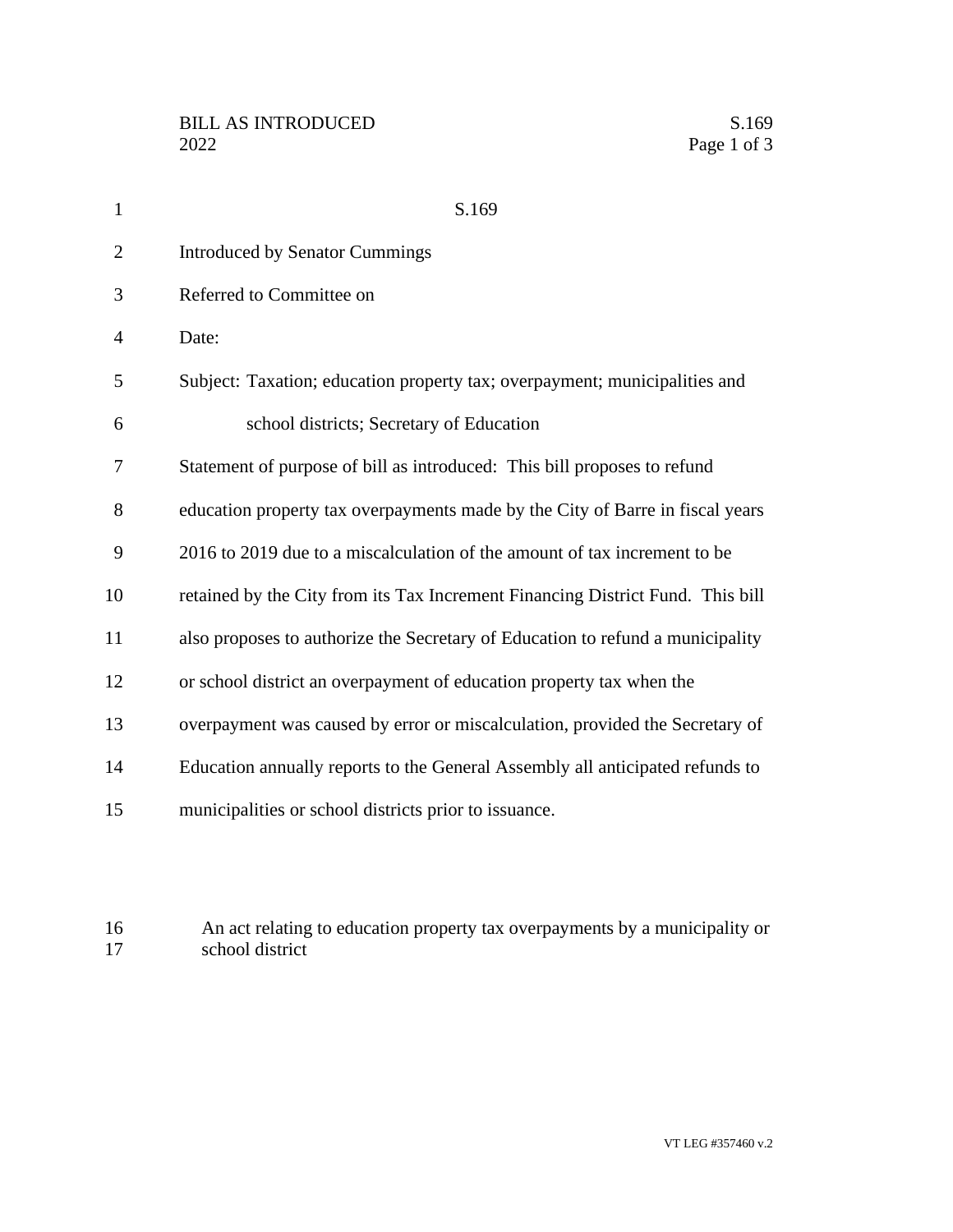| $\mathbf{1}$   | It is hereby enacted by the General Assembly of the State of Vermont:                   |
|----------------|-----------------------------------------------------------------------------------------|
| $\overline{2}$ | Sec. 1. EDUCATION FUND REFUND; CITY OF BARRE TIF DISTRICT;                              |
| 3              | TAX INCREMENT; FY 2016-FY 2019                                                          |
| $\overline{4}$ | Notwithstanding 16 V.S.A. chapter 133 and any other provision of law to                 |
| 5              | the contrary, the sum of \$20,962.00 shall be transferred from the Education            |
| 6              | <u>Fund to the City of Barre not later than fiscal year 2023 to compensate the City</u> |
| 7              | for overpayments of education property taxes in fiscal years 2016 to 2019 due           |
| 8              | to insufficient retention of tax increment from the City's Tax Increment                |
| 9              | <b>Financing District Fund.</b>                                                         |
| 10             | Sec. 2. 16 V.S.A. $\S$ 4011 is amended to read:                                         |
| 11             | § 4011. EDUCATION PAYMENTS                                                              |
| 12             | (a) Annually, the General Assembly shall appropriate funds to pay for                   |
| 13             | statewide education spending and a portion of a base education amount for               |
| 14             | each adult diploma student.                                                             |
| 15             | * * *                                                                                   |
| 16             | (c) Annually, each school district shall receive an education spending                  |
| 17             | payment for support of education costs. An unorganized town or gore shall               |
| 18             | receive an amount equal to its adjusted education payment for that year for             |
| 19             | each student based on the weighted average daily membership count, which                |
| 20             | shall not be equalized. In fiscal years 2007 and after, no district shall receive       |
| 21             | more than its education spending amount.                                                |